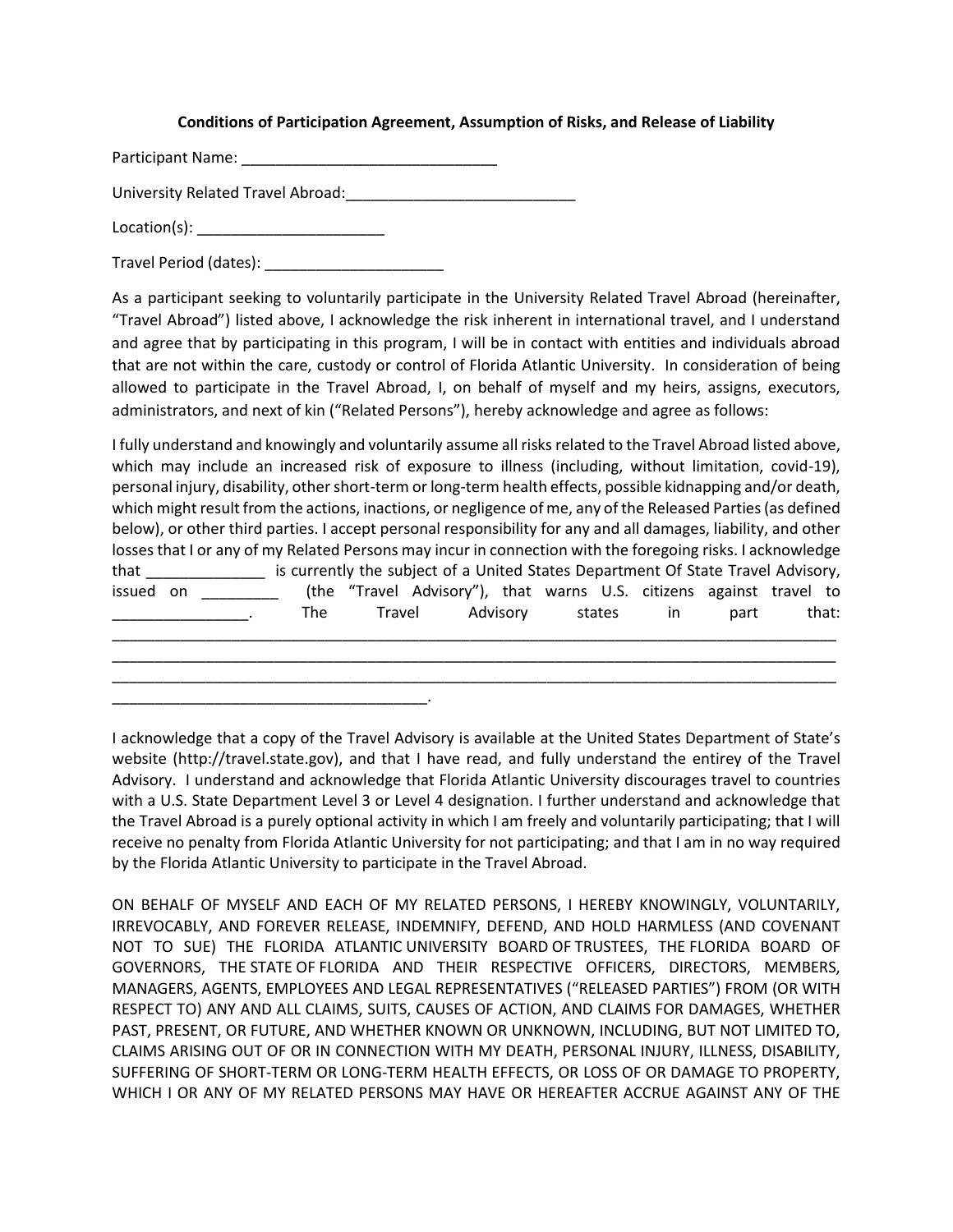RELEASED PARTIES AS A RESULT OF OR THAT RELATE IN ANY WAY TO MY TRAVEL TO AND FROM OR PARTICIPATION IN THE TRAVEL ABROAD IDENTIFIED ABOVE, WHETHER CAUSED BY ANY ACTION, INACTION, OR NEGLIGENCE OF ANY RELEASED PARTY OR OTHERWISE.

## COVID-19 Pandemic

I understand that I am voluntarily choosing to engage in this program during the ongoing Coronavirus disease (COVID-19) pandemic, which is capable of consistent and constant mutations resulting in variants that may pose new and/or unknown risks. I acknowledge that COVID-19 is an infectious and highly contagious disease and travel increases my chance of contracting and spreading COVID-19. I agree that I am solely responsible for and ASSUME THE RISKS, whether or not specifically listed in this document, associated with travel during a pandemic and any activities I conduct while traveling during a pandemic. These risks include, but are not limited to, contracting illness, being quarantined and/or isolated for an unknown period of time, being without access to essential resources such as food and medical care, being unable to return to the United States or another intended destination, needing to evacuate with little or no notice and/or assistance, serious physical and/or mental trauma or injury, and death. I acknowledge and agree that it is my responsibility to review the warnings and recommendations from the Centers for Disease Control and Prevention (www.cdc.gov), the State Department (https://travel.state.gov/content/travel/en/traveladvisories/traveladvisories.html, and the World Health Organization (www.who.int). I also acknowledge that it is recommended that I consult a medical professional prior to making travel/program commitments so that I can have my overall health evaluated and understand any risk associated with my specific health conditions.

I further understand that it is my responsibility to know the terms and limitations of my international medical insurance through Cultural Insurance Services International (CISI) [\(https://www.fau.edu/goabroad/pdf/CISI2020Policy.pdf\)](https://www.fau.edu/goabroad/pdf/CISI2020Policy.pdf), required by FAU, or any other approved international medical insurance, and I agree that I am solely responsible for any costs not covered by my medical insurance. I also understand that it is my responsibility to know the terms and limitations to any travel or flight insurance I purchase on my own and that it is recommended that I consider the purchase of travel or flight insurance. In an effort to support my health and safety during my participation in the Travel Abroad, I am expected to download and activate the CISI Traveler mobile app, which provides important health and safety information as needed.

I acknowledge that vaccinations may be required by the host country, host institution, and/or international travel providers, I may be required to quarantine once I arrive at my destination, and it is my personal and financial responsibility to complete quarantine. I also understand that independent travel during weekends or academic breaks is highly discouraged and may be prohibited by my host organization/institution. Independent travel during weekends or academic breaks is subject to rapidly changing conditions, including but not limited to changing quarantine regulations, flight delays/cancellations, or border closures. I understand that it is my responsibility to know and adhere to the public health guidelines where I am traveling, and to factor those requirements into my travel arrangements and budget. I understand that FAU has no control over the healthcare environment/infrastructure within my host country. It is my responsibility to understand how to receive treatment and testing for COVID-19 related symptoms within my host country. I understand and acknowledge that the University retains the right to withdraw institutional approval for the Travel Abroad at any time, or any reason including but not limited to the COVID-19 Pandemic. This means that the